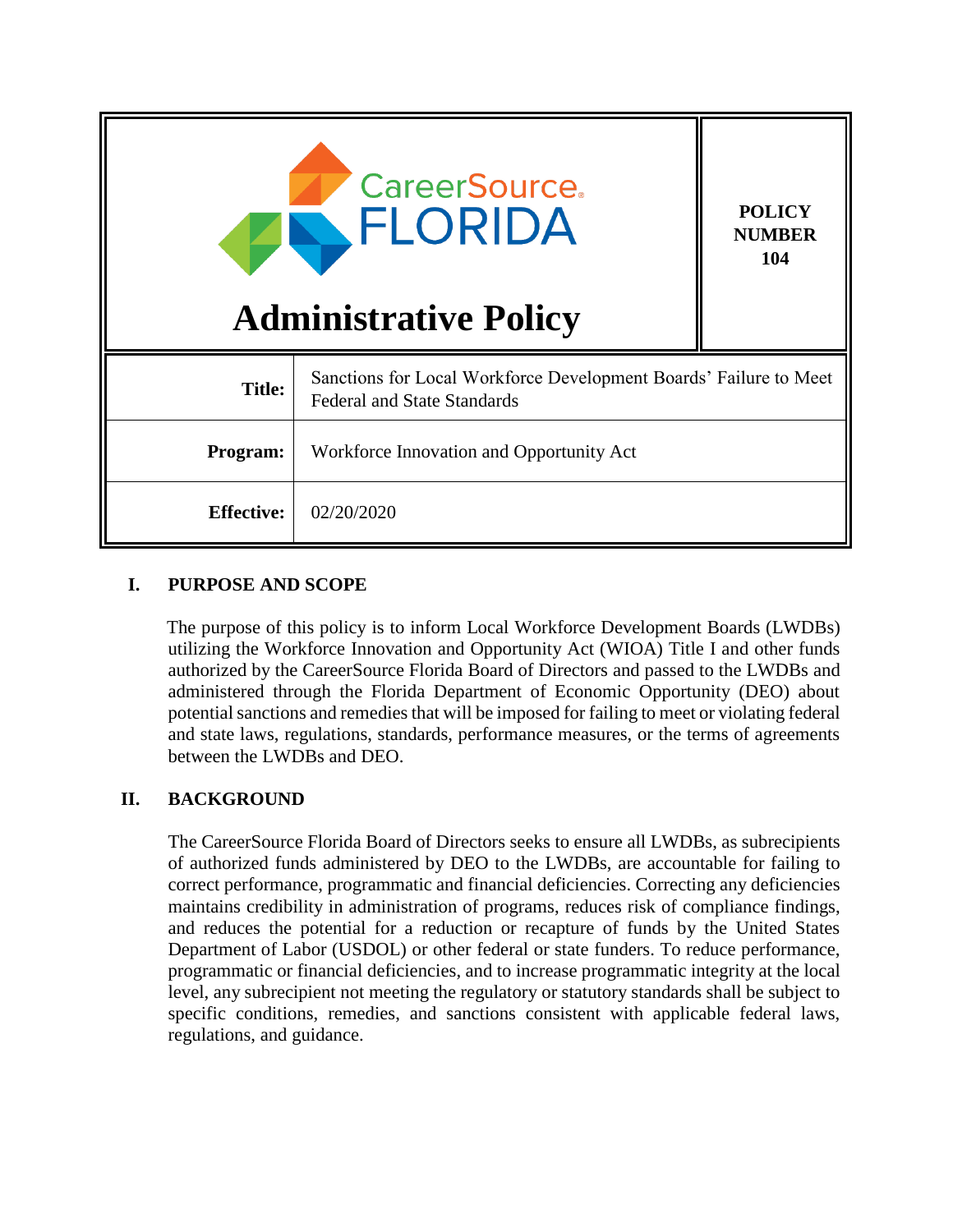## **III. AUTHORITY**

[Public Law 113-128, Workforce Innovation and Opportunity Act, Sections 107, 116, 124,](https://www.govinfo.gov/app/details/PLAW-113publ128)  [184](https://www.govinfo.gov/app/details/PLAW-113publ128)

[20 Code of Federal Regulations \(CFR\) Parts](https://www.ecfr.gov/cgi-bin/text-idx?SID=86f2b29914a9c1c79b0a55d4add62aef&mc=true&node=se20.4.677_1220&rgn=div8) 677.220 and [225;](https://www.ecfr.gov/cgi-bin/text-idx?SID=86f2b29914a9c1c79b0a55d4add62aef&mc=true&node=se20.4.677_1225&rgn=div8) [683.650;](https://www.ecfr.gov/cgi-bin/text-idx?SID=86f2b29914a9c1c79b0a55d4add62aef&mc=true&node=se20.4.683_1650&rgn=div8) [683.720](https://www.ecfr.gov/cgi-bin/retrieveECFR?gp=&SID=86f2b29914a9c1c79b0a55d4add62aef&mc=true&n=pt20.4.683&r=PART&ty=HTML#se20.4.683_1720)

[2 CFR Parts 200.207;](https://www.ecfr.gov/cgi-bin/text-idx?node=se2.1.200_1207&rgn=div8) [200.338,](https://www.ecfr.gov/cgi-bin/text-idx?SID=4a474331c98ed01a0272c6bff20842ae&mc=true&node=se2.1.200_1338&rgn=div8)

[Sections 445.004](http://www.leg.state.fl.us/Statutes/index.cfm?App_mode=Display_Statute&URL=0400-0499/0445/Sections/0445.004.html) and [445.007,](http://www.leg.state.fl.us/statutes/index.cfm?App_mode=Display_Statute&URL=0400-0499/0445/Sections/0445.007.html) Florida Statutes

## **IV. POLICIES AND PROCEDURES**

### **A. Deficiencies**

In the following circumstances, corrective actions may be imposed on LWDBs:

- 1. Failure by the LWDB to execute a Grantee-Subgrantee Agreement between DEO and the LWDB within the timeframe prescribed by DEO, consistent with the review procedure set forth in WIOA sec.  $121(c)(2)(A)$ .
- 2. Failure by the LWDB's board members, staff, fiscal agent or administrative entity to appropriately oversee the delivery of services and ensure the effective and efficient use of funds.
- 3. Failure to:
	- a. Carry out the required functions of an LWDB as set forth in WIOA sec. 107(d).
	- b. Meet the negotiated levels of performance as set forth in WIOA sec. 116, the state plan, the local plan for the respective local area, and Administrative Policy 088.
	- c. Sustain program and fiscal integrity.
	- d. Properly use federal or state funds resulting in disallowed costs.
	- e. Act in a manner necessary to prevent waste, fraud, or abuse of federal or state funds.
	- f. Submit timely and accurate required financial and performance reports.
	- g. Take corrective actions to resolve findings of non-compliance identified during programmatic, fiscal, or investigative monitoring or audit reviews conducted by the USDOL, DEO, or other legally authorized entity.
	- h. Resolve or address sanctions within the timeframe determined by the authorized monitoring or reviewing authority.
	- i. Resolve or address all independent audit findings or questioned costs.
	- j. Submit required annual Single Audits or financial statement audits.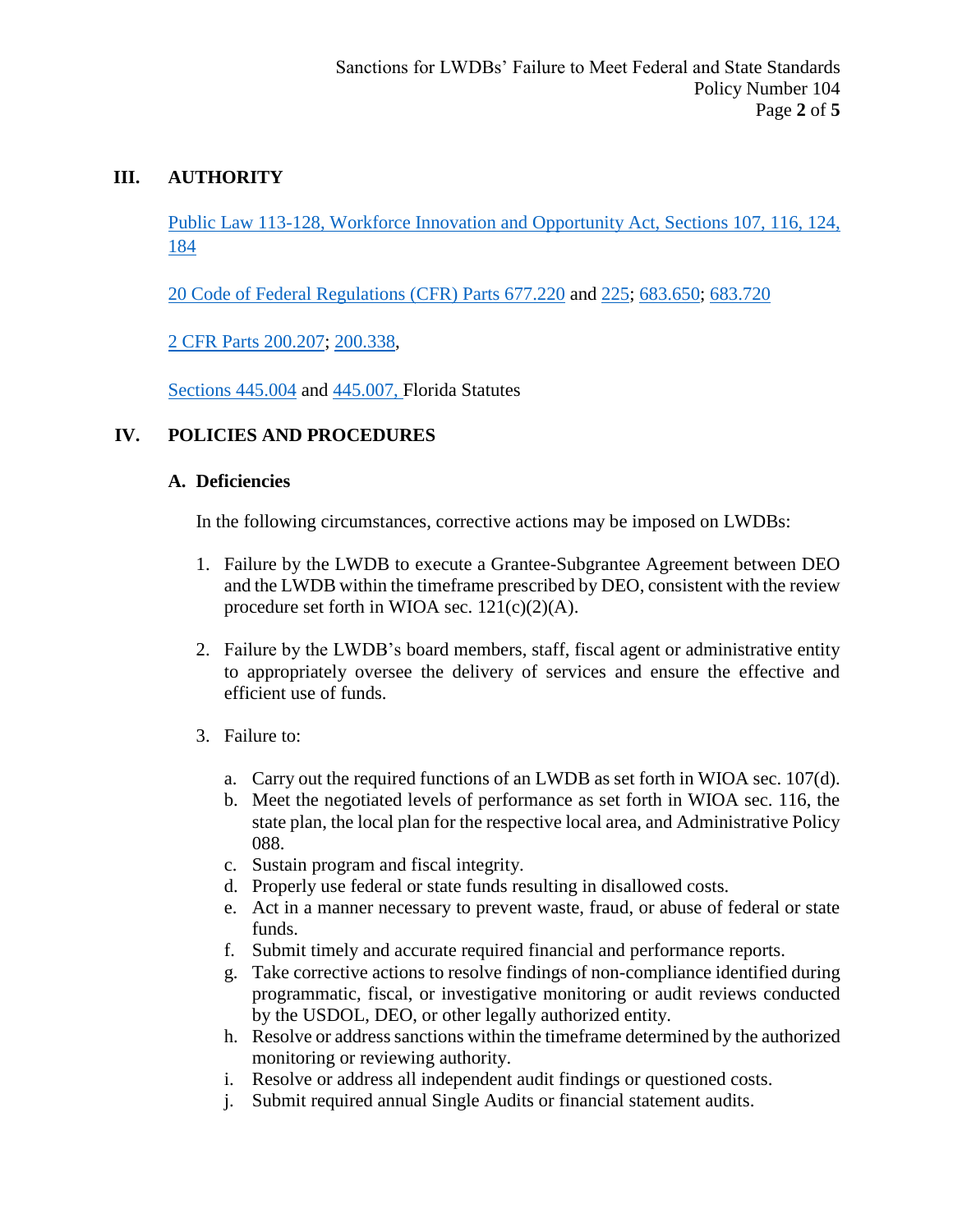- k. Comply with administrative and service contract requirements.
- l. Retain and produce required service delivery, program participant and/or financial records.
- m. Address and resolve reported threats to health and safety of program participants or staff, which may include investigating complaints, taking appropriate corrective actions, or making referrals to the appropriate authorities.

### **B. Actions**

The CareerSource Florida Board of Directors as well as DEO may impose the following actions in response to the commitment of deficiencies noted in Section A, above.

- 1. **Corrective Notice** DEO will provide notice that corrective action to secure prompt compliance is required. The notice may include additional performance, programmatic, or financial reviews, or additional technical assistance activities. The notice will include a timeline for required implementation and provide the opportunity for the LWDB to resolve any deficiencies.
- 2. **Specific Conditions** Failure by the LWDB to fully resolve the deficiencies stated in the corrective notice may result in:
	- a. Placing the LWDB on cost-reimbursement status.
	- b. Requiring invoices and supporting documentation to be submitted to justify and support expenditures prior to approving future draw requests.
	- c. Establishing additional prior approval as deemed necessary by DEO.
	- d. Any additional action which the state workforce development board or DEO may determine as effective or necessary to correct the deficiency.
	- e. Full fiscal review of expenditures related to funds passed to the LWDBs through DEO.
	- f. Full programmatic review of participant eligibility and compliance with federal and state laws, regulations and guidance.
- 3. **Sanctions** Failure by the LWDB to fully resolve the deficiencies stated in the corrective notice or failure to fulfill the specific conditions placed on the LWDB may result in:
	- a. Suspension or termination, in whole or in part, the federal or state award.
	- b. Reduction or otherwise adjustment of the LWDB's funding (by disqualification from distributions of incentive monies, reallocated formula funding and/or state-level reserve funds).
	- c. Temporarily withholding reimbursement.
	- d. Disallowing all or part of the cost or activity determined to be in noncompliance.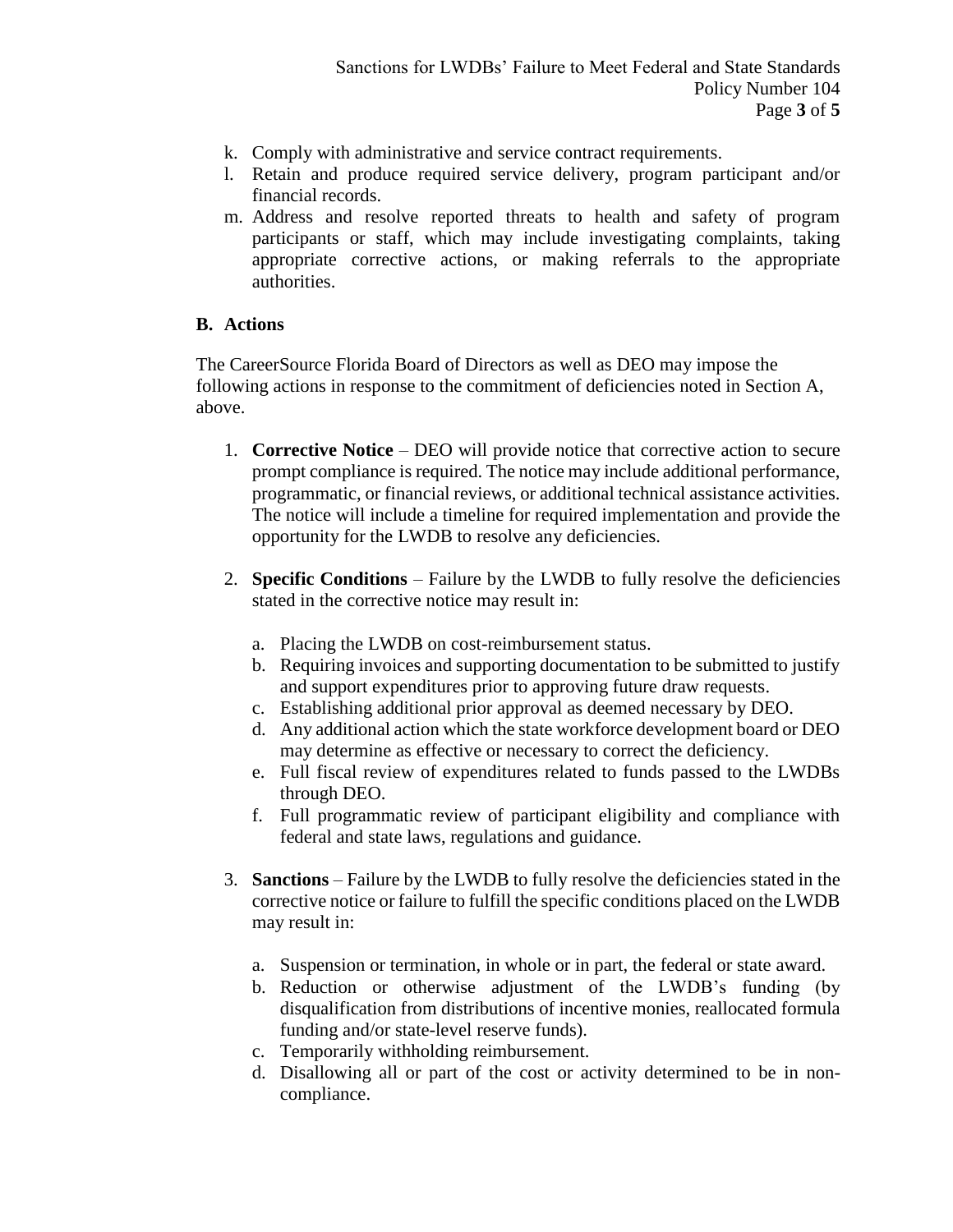- e. Reduce infrastructure funding allotment.
- 4. **Additional Sanctions** Failure by the LWDB to fully cure the deficiencies stated in the corrective notice or failure to fulfill the specific conditions or sanctions placed on the LWDB may result in:
	- a. Issuance of a notice of intent to revoke approval of all or part of the local plan affected.
	- b. Imposing a reorganization plan which may include:
		- i. Decertifying the LWDB and requiring that a new board be appointed and certified for the local area;
		- ii. Prohibiting the use of eligible providers and one-stop partners;
		- iii. Selecting an alternative entity as defined in WIOA Section 107 to administer the program for the local area involved;
		- iv. Merging the local area into one or more other local areas, after consultation with Chief Local Elected Official(s) in the local area; or
		- v. Making such other changes necessary to secure compliance.
	- c. Initiation of suspension or debarment proceedings.
	- d. Any other penalty or action deemed appropriate by the Governor, the CareerSource Florida Board of Directors or DEO.

#### **C. Appeal Processes**

A local area that has been found in substantial violation of WIOA and has received notification that either all or part of the local plan will be revoked or that a reorganization will occur may appeal such sanctions to the Secretary of Labor, USDOL under 20 CFR 683.650. The appeal must be filed no later than 30 days after receipt of written notification of the revoked plan or imposed reorganization. A copy of the appeal must be simultaneously provided to the CareerSource Florida Board of Directors and the Governor. The sanctions do not become effective until the time for appeal has expired or USDOL has issued a decision. USDOL will notify the Governor and the appellant in writing of the Secretary's decision within 45 days after receipt of the appeal.

A local area that has failed to meet local performance indicators for three consecutive program years and has received the Governor's notice of intent to impose a reorganization plan may appeal to the Governor to rescind or revise such plan no later than 30 days after receiving written notice of the reorganization plan. The Governor must make a final decision within 30 days after receipt of the appeal. The local area may appeal the final decision of the Governor to USDOL under 20 CFR 677.225 no later than 30 days after receiving the Governor's final decision. Any appeal of the Governor's final decision must be appealed jointly by the LWDB and the Chief Elected Official. USDOL will make its final decision within 30 days after receipt of the appeal. The decision by the Governor on the appeal becomes